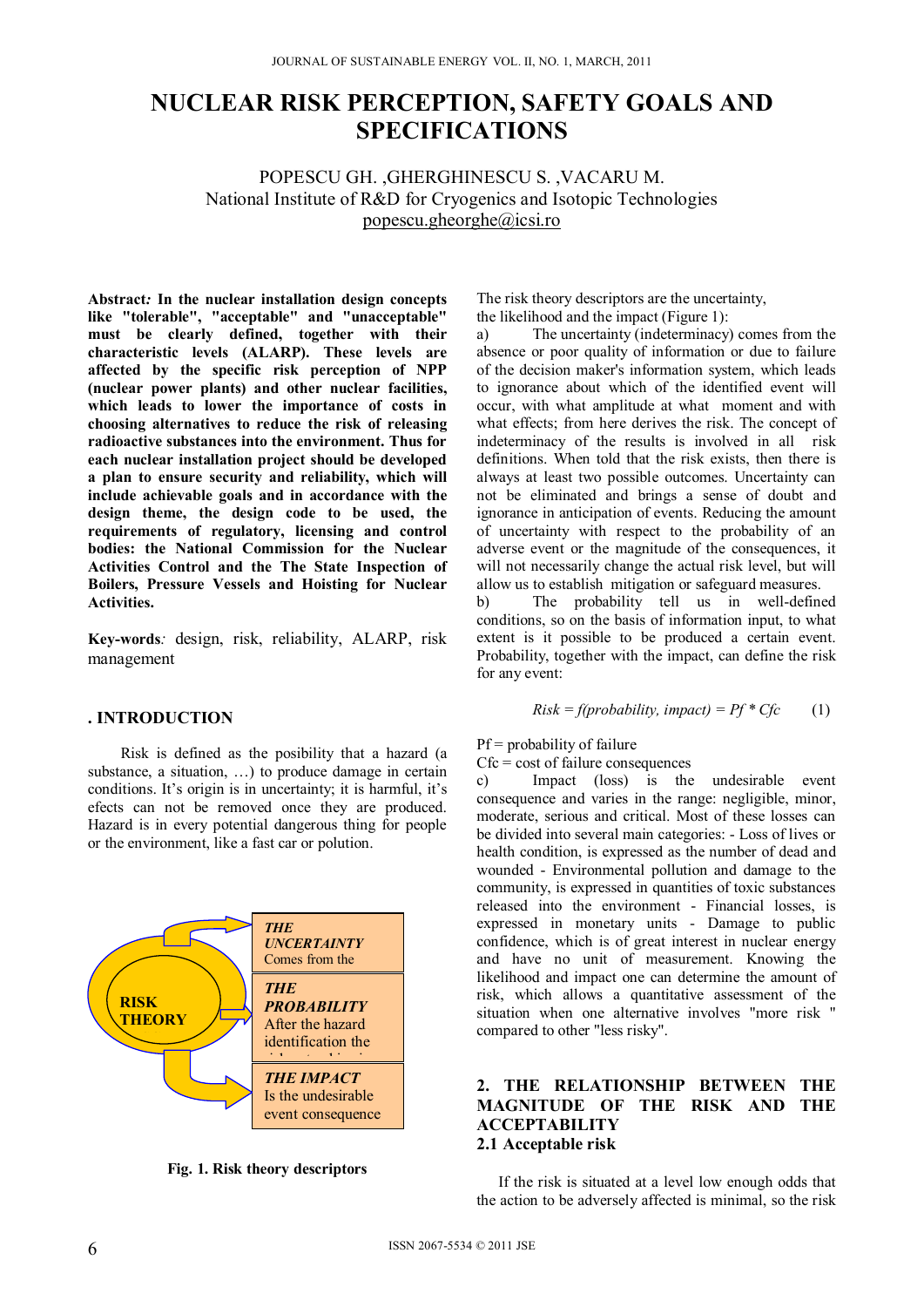is acceptable. Acceptable risk is also known as allowable or tolerable and they are comparable to those encountered in everyday life. One can found them in safely activities and also in those who although may be risky are controlled so well that the risk was lowered very close to zero (e.g. It is estimated that drinking chlorinated water causes cancer and lead to death at a rate of 1 in 1 billion cases, which places it at an acceptable level).



**Fig. 2. The risk level and its acceptability** 

## **2.2 Tolerable risk**

Above this level the acceptability decreases and risk mitigation strategy alternatives must be planned (Figure 2). Here are usualy located those activities whose overall risk is acceptable in order to obtain certain benefits (eg working in a nuclear plant, fulfilling the work safety conditions) but only under the following conditions:

- The nature and level of risks are properly assessed and the results are used to determine appropriate control measures;

- Residual risks are not unduly high and are maintained at a level as low as reasonably practicable (ALARP), both for civil society and for groups or isolated individuals;

- The risks are reviewed periodically to verify the continued compliance with the ALARP principle. In nuclear facilities this condition is respected by conducting the Safety Report, which demonstrates the possibility of the holistic risk assessment for exposed civil society and the risk framing within the limits of acceptability. On this occasion we determine technology modifications that might require new nuclear risk reduction measures but also new knowledge gained on previously determined risks or new risk-reduction techniques appeared and or made available for the analyzed plant.

# **2.3 Unacceptable risk**

At very high risk level we should avoid decisions that generate these risks, found unacceptable regardless of the nature of possible benefits to be obtained (e.g., working in toxic or radioactive environment, over the extent permitted by applicable law).

## **2.4 The acceptability of risk**

Determination of acceptable risk faced in practice with a number of difficulties:

First, it is necessary to mention for whom the risk is acceptable. For the same risk, acceptable risk level can be variable between countries, depending on a number of social, economic and cultural factors. As for French the red wine consumption is an acceptable risk but for the Muslim countries it is almost unacceptable. - In the same country, the level of acceptable risk change over time. After Sept. 11 the americans have become more sensitive to acts of terrorism than to hard attack.

- Acceptance of risk by the individual is subject to large variability. E-food health risk is very big for childrens but it decrease for adults. Also the acceptability is less for a passive risk (traveling by train) then for an active one (chosen by the individual, like smoking). Active risks are usually easier to accept than pasive risks, that no longer depend on the individual.

To determine the acceptability of a risk one should be taken into account more variables. ISO / IEC Guide 51 (safety aspects - Guidelines for their inclusion in standards in 1999) speak about the design and operating concept of risk mitigated to levels as low as reasonably achievable. Acceptable risk is the product of the search of an optimal balance between the ideal of absolute safety and factors such as cost effectiveness and societal conventions.

ALARA concept has its early beginning in the use of nuclear power and means to make all reasonable efforts to maintain exposure to ionizing radiation dose well below allowable limits, consistent with the purpose for which the plant is approved, taking into account existing technology, the benefits and costs concerned for the population health and safety in using the nuclear power in the public interest.

# **3. RISK ESTIMATION**

On the difficulty of establishing acceptable risk levels one can add the difficulties to estimate in a quantitative manner the level of risk and therefore the choice is to use a quantitative or qualitative assessment of risk with their advantages and disadvantages of each. Risk assessment can be categorized by type as qualitative estimation, semi-quantitative estimation and quantitative estimation.

## **3.1 Qualitative risk assessment**

Risk assessment techniques vary from simple qualitative approach to a detailed quantitative assessment. The latter are very expensive and time consuming. One solution is the qualitative risk matrix (Figure 3). This allows graphic representation of the combination of probability (frequency) and consequence (severity). It is mostly used in initial studies of chance (such as HAZOP) and preliminary risk assessments. While not providing such accurate results, qualitative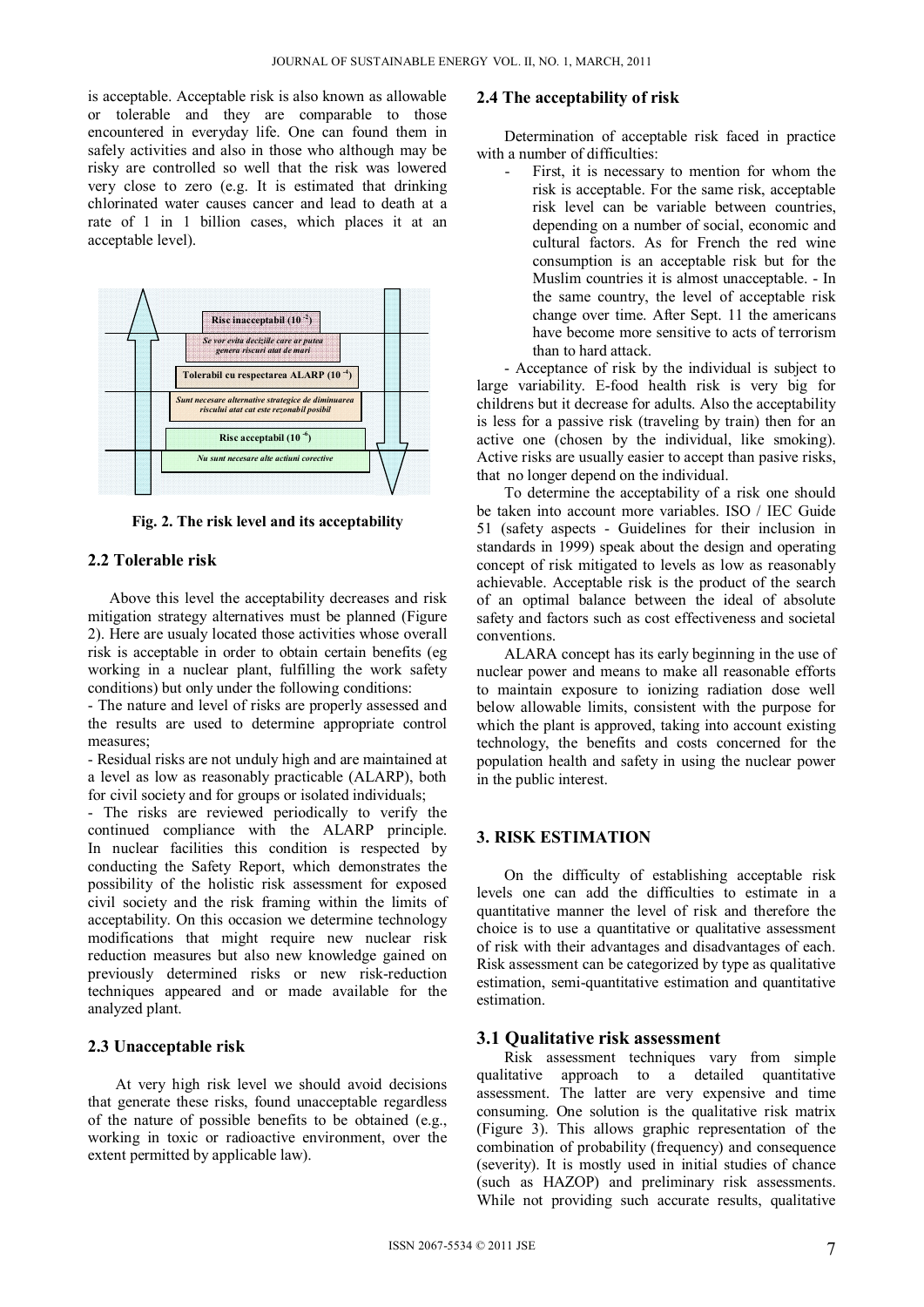models for risk assessment are often preferred by professionals.



#### **Fig. 3 The risk matrix**

They are more accessible and offer some advantages as: a greater range of work with uncertainty, discretion and requires less time for carrying out.

Likelihood descriptions:

- 1- Very low
- 2- Low
- 3- Moderate
- 4- High
- 5- Very high
- Severity descriptions:

I Very low. Does not require medical care and do not affect the environment

II Low. It may require first aid, a minor repair or routine cleaning

III Moderate. Require medical treatment, compensation system, reporting of pollution

IV High. Serious illness, destruction of property, environmental damage

V-Very high. The disaster, one or more victims, the total system loss, lasting impact on the environment or public health

#### **3.2 The semi-quantitative representation of risk**

It is a risk assessment between the textual (qualitative) and the numerical (quantitative) evaluation, both regarding the effort required and the accuracy obtained. It works with numerical values and interpretation of results from qualitative considerations, presented as a matrix that takes into account the likelihood of producing threats and their impact.

One of the advantages would be that it does not require the same amount of data as the quantitative assessment, which makes it suitable for systems where we have little accurate data.

Predefined categories are used to classify risks located in a certain logical hierarchy, so that significant risks can be separated from the less important; also by comparing scores before and after the introduction of major risk mitigation measures the safety engineer can determine the effectiveness of these measures.

This method uses non-technical description of the probability and severity of associated risk, such as "very low", "low", "medium", "high", "very high". For this type of labeling to be unambiguous and useful safety engineer must make a list of clear definitions for each term used and scores assigned (Table 1).

For example, a 'Low' probability risk might be defined as an individual risk having between  $10^{-3}$  and  $10^{-7}$ 4 probability of occurring in a year.

A five-point scale has generally proven to be the most popular in the risk community, sometimes with a sixth category representing zero for probability and impact, and a seventh 'certain' category for probability representing a probability of 1.

|                           | Table 1. Example of a severity of consequence and |  |  |  |  |  |  |  |  |  |
|---------------------------|---------------------------------------------------|--|--|--|--|--|--|--|--|--|
| likelihood scoring scheme |                                                   |  |  |  |  |  |  |  |  |  |
|                           |                                                   |  |  |  |  |  |  |  |  |  |

| Score        | <b>Severity</b>                        | Severity of consequence                             |  |  |  |  |  |
|--------------|----------------------------------------|-----------------------------------------------------|--|--|--|--|--|
| 5            | Catastrophic                           | leads to termination of the<br>project              |  |  |  |  |  |
| 4            | Critical                               | project cost<br>$\geq$<br>increase<br>resources     |  |  |  |  |  |
| 3            | Major                                  | project cost increase<br>$\mathbf{I}$<br>resources  |  |  |  |  |  |
| 2            | Significant                            | project cost<br>increase<br>$\,<\,$<br>resources    |  |  |  |  |  |
| 1            | Negligible                             | minimal or no impact                                |  |  |  |  |  |
| <b>Score</b> | Likelihood<br>Likelihood of occurrence |                                                     |  |  |  |  |  |
| 5            | Very high                              | occur for sure                                      |  |  |  |  |  |
| 4            | High                                   | occur frequently, about 1 in<br>10 projects         |  |  |  |  |  |
| 3            | Medium                                 | occur sometimes, about 1 in<br>100 projects         |  |  |  |  |  |
| $\mathbf{2}$ | Low                                    | in<br>rarely occur, about<br>1<br>1000 projects     |  |  |  |  |  |
| 1            | Very low                               | almost never occur, 1 of 10<br>000 or more projects |  |  |  |  |  |

All risks (e.g. the list of toxic gases that might be release in the working area) are plotted in one table, allowing for the easy identification of the most threatening risks as well as providing a general picture of the overall risk associated with the project (Table 2). The numbers in the table are indices for identified risks. Risks 20 and 25, for example, have high severity; risks 4, 6 and 8 have low severity. This model helps the prioritization of risks for any risk-reduction action. Clearly those risks that need most urgent action are high probability – high severity risks (red area), and those that need little attention are low probability – low severity (green area).

# **3.3 Quantitative risk assessment and representation**

Assuming one equipment (non-repairable) which should work for a time  $t$ , but it breaks down before, the associated failure cost *C* consists of intervention cost to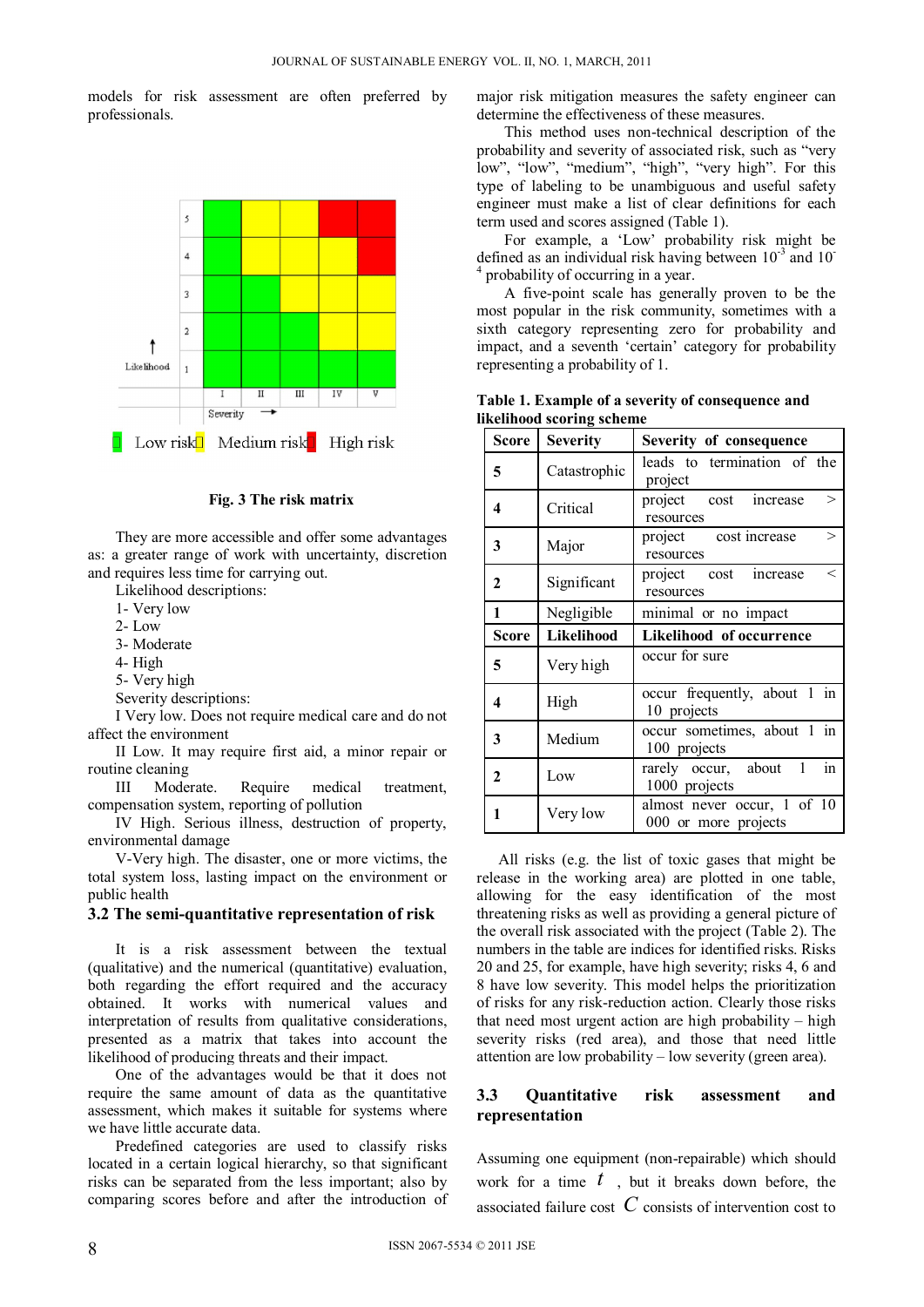formula:

block the propagation of undesirable effects that might result from defective equipment, its replacement cost and unrealized production cost.

For a number  $\hat{n}$  of such equipments, we can say that some of them  $n'$  will fail before time. Knowing that only they produce losses one can say that total loss is:

$$
Ct = n' \bullet C \tag{2}
$$

and specific loss is:

$$
Cs = \frac{n' \bullet C}{n} \tag{3}
$$

**Table 2 Example of a Severity-Likelihood table for individual risks and theirs segregation into Low ['green'], Medium ['amber'] and High ['red']** 



If  *is large enough we estimate the probability of* failure for the equipment on the time interval  $0 - t$  as failure frequency:

$$
\lim_{n \to \infty} \frac{n'}{n} = p \tag{4}
$$

Since it is practically impossible to obtain an infinite number of trials,  $\hat{p}$  is usually approximated by the

$$
p \approx \frac{n'}{n} \tag{5}
$$

and the risk expressed as expected loss from failure is:

$$
R = p \bullet C \tag{6}
$$

Probability of failure



**Fig. 4. The constant levels of risk** 

Risk is thus a representation of the expected amount of damage for a given period of time.

More generally the risk is the product of the uncertainty (frequency, probability) of an exposure to a loss due to an undesired initiating factor (hazard, failure, specific internal and external circumstances) and the value of loss (Figure 4).

If we take logarithm:

$$
\log R = \log p + \log C
$$
 (7)  
the graphical representation will be like in Figure 5:



### **4. CONCLUSIONS**

Every time you talk about high-risk technologies the main question that arises is: "How safe has to be that technology to be considered safe enough and to be accepted?" Without giving a direct answer to this question regulatory agencies indicates instead a series of